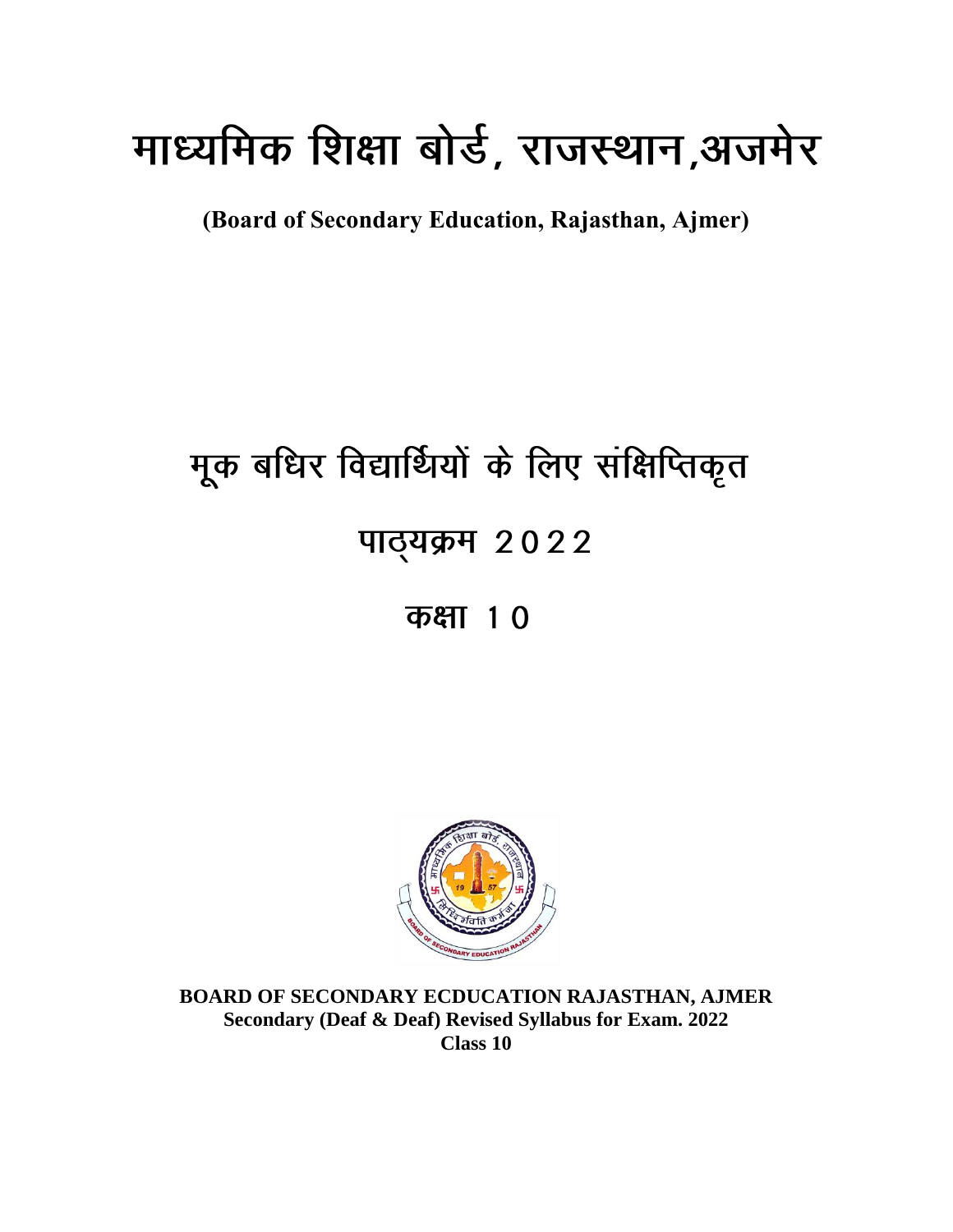#### **English (Sub.code-02)**

The examination scheme for the paper is as follows :

| Paper      | Time |                                | <b>Marks</b>                        | <b>Sessional Marks</b> |    | <b>Total Marks</b> |    |
|------------|------|--------------------------------|-------------------------------------|------------------------|----|--------------------|----|
| One        |      | 4.15 Hrs                       | 80                                  | 20                     |    | 100                |    |
|            |      | Areas of Learning              |                                     |                        |    | <b>Marks</b>       |    |
|            |      | Reading                        |                                     |                        | 15 |                    |    |
|            |      | Writing                        |                                     |                        | 13 |                    |    |
|            |      | Grammar                        |                                     |                        | 15 |                    |    |
|            |      | <b>Text Book: First Flight</b> |                                     |                        | 27 |                    |    |
|            |      |                                | Supp. Book: Footprints Without Feet |                        | 10 |                    |    |
| 1. Reading |      |                                |                                     |                        |    |                    | 15 |

- (i) Two unseen passages of total 350 words with a variety of questions including 4 marks for vocabulary. Only prose passages will be used. One will be factual and the other will be discursive.
- Passage 1—100 words (6 Marks), six comprehension questions  $7\frac{1}{2}$

(2 Multiple Choice Questions, 2 Comprehension questions testing local and global understanding, 2 questions on vocabulary—one testing the knowledge of similar word and the other testing the knowledge of opposite word)

| (ii) Passage 2—250 words (9 Marks), Nine Comprehension questions                   | $7\frac{1}{2}$ |
|------------------------------------------------------------------------------------|----------------|
| (3 Multiple Choice Questions, 4 Comprehension questions testing local and global   |                |
| understanding, 2 questions on vocabulary—one testing the knowledge of similar word |                |
| and the other of opposite word)                                                    |                |

#### **2. Writing 13**

|      | 3. Grammar                                 |      |
|------|--------------------------------------------|------|
|      | (iii) Paragraph writing                    | (1)4 |
| (ii) | To write a short story on a given outline. | 04   |
| (i)  | Application                                |      |

A variety of short questions involving the use of particular structures within a context. Test types used will include–

\*gap-filling, \*sentence-completion, \*sentence-transformation (including combining sentences).

The Grammar syllabus will include the following areas for teaching—

| 1. Articles – Fill in blanks senctences by using a, an, the | 04 |
|-------------------------------------------------------------|----|
| 2. Plural Numbers                                           | 04 |
| 3. Opposite gender                                          | 04 |
| 4. Opposite words                                           | 03 |
| thaalze •                                                   |    |

#### **4. Textbooks :**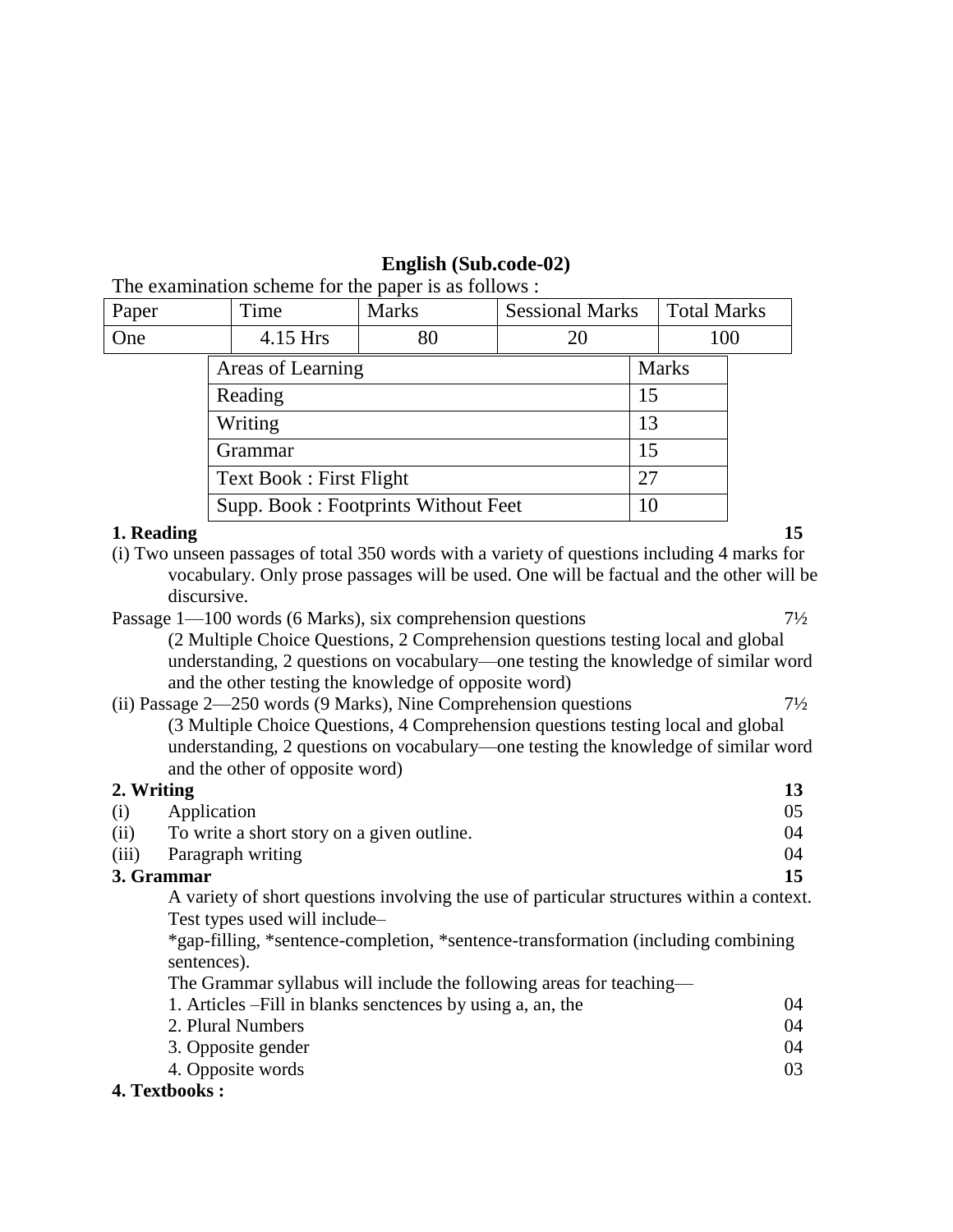| (i) First Flight-Prose                                                                    |                |
|-------------------------------------------------------------------------------------------|----------------|
| (a) 5 Multiple Choice Questions,                                                          | 10             |
| Match column 'A' with column 'B'                                                          | 05             |
| (b) Four questions extrapolative in nature based on any one of the prose lessons from the |                |
| textbook to be answered in about 15 to 20 words.                                          | 07             |
| (c) Complete the blanks sentences from the appropriate words given in the box.            | 0 <sub>5</sub> |
| (iii) Footprints Without Feet—Supplementary Reader                                        | 10             |
| (a) Write 'T' for true and 'F' for false statements.                                      | 0.5            |
| (b) Three short answer type questions on interpretating and evaluating nature based on    |                |
| lessons to be answered in 20 words each.                                                  |                |

#### **Chapters included in the syllabus for the examination 2022 from the text book**

| S.  | Chapter                                          |
|-----|--------------------------------------------------|
| No. |                                                  |
| 1.  | First Flight : (Text Book)                       |
|     | 1. A letter to God                               |
|     | 2. Nelson Mandela: Long Walk to freedom          |
|     | 3. Two stories about Hying                       |
|     | 4. From the Dairy of Anne Frank                  |
|     | 5. The hundred dresses-1                         |
|     | 6. The hundred dresses-2                         |
|     | 7. Glimpses of India                             |
|     | 8. The sermon at Benares                         |
| 2.  | Foopprints without feets: (Supplementary Reader) |
|     | 1. A triumph of Surgery                          |
|     | 2. The thief's story                             |
|     | 3. The midnight Visitor                          |
|     | 4. Frontprints without feet                      |
|     | 5. The Necklace                                  |
|     | 6. Bholi                                         |
|     | 7. The book that saved the earth                 |

'n

## **Chapters Deleted in the syllabus for the examination 2022 from the text book**

| S. No. | Chapter                    |
|--------|----------------------------|
|        | First Flight : (Text Book) |
|        | 1. Mijbil the Otter        |
|        | 2. Madam Rides the bus     |
|        | 3. The Proposal            |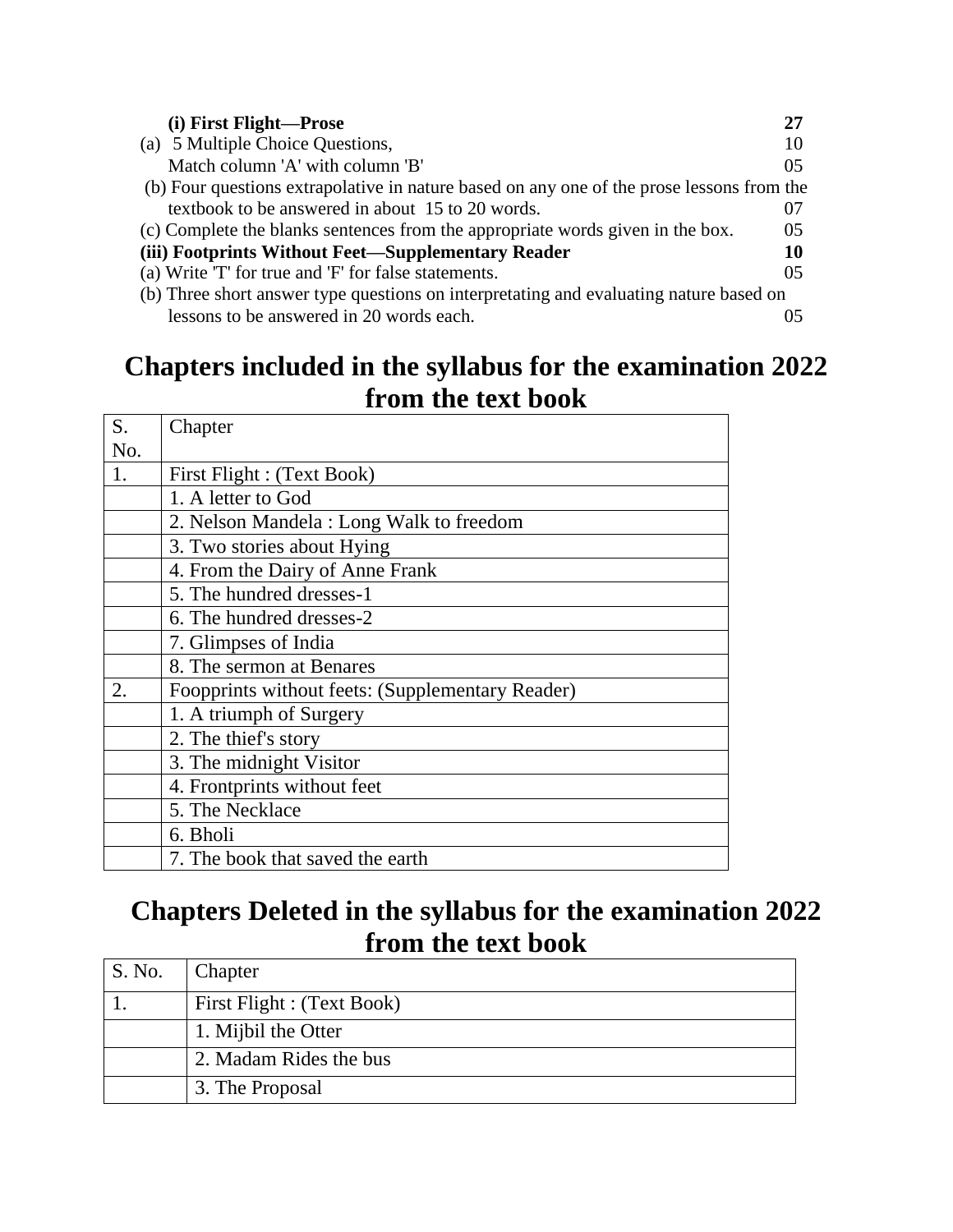| Foopprints without feets: (Supplementary Reader) |
|--------------------------------------------------|
| 1. A Question of Trust                           |
| 2. The Making of a scientist                     |
| 3. The Hack Driver                               |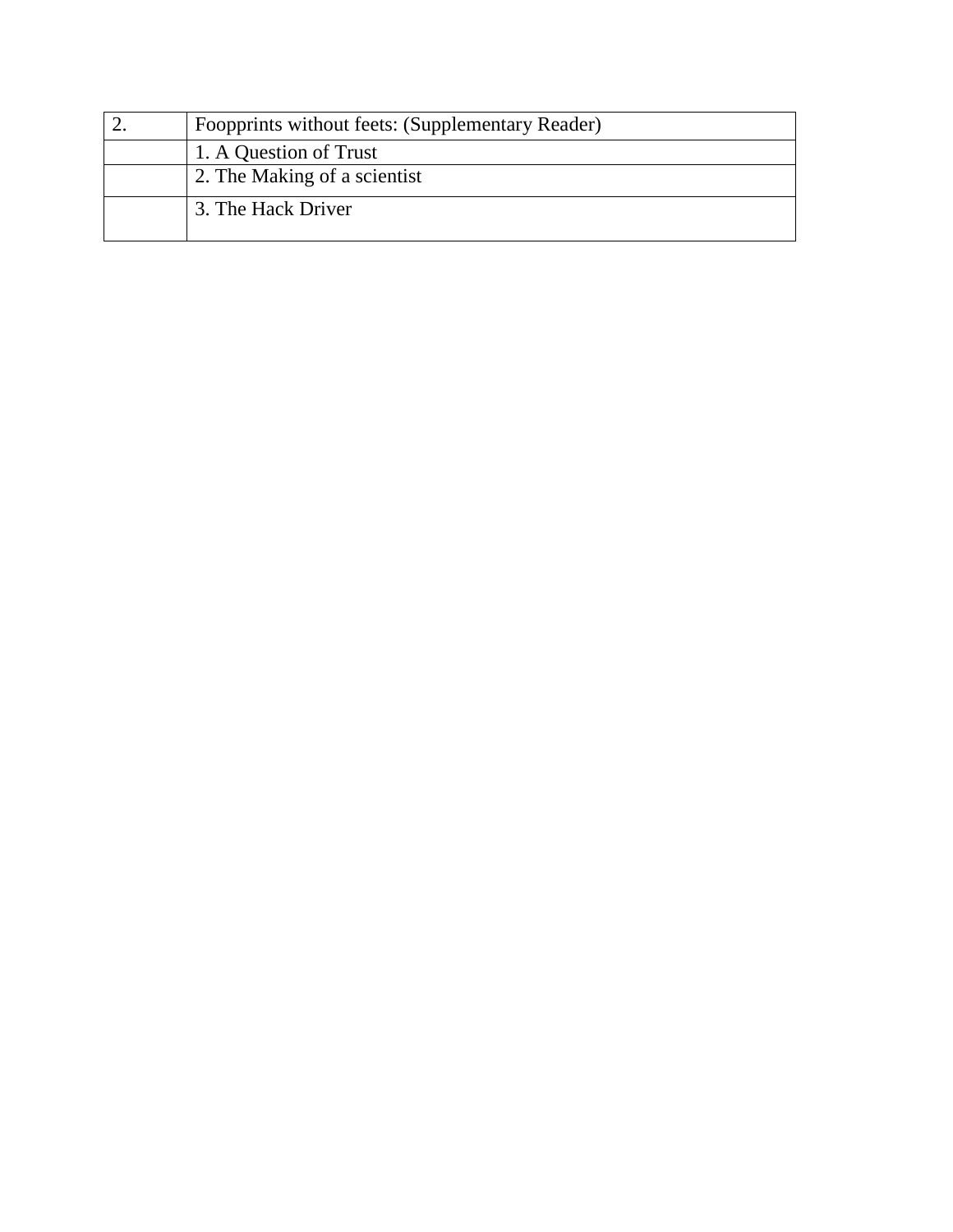## माध्यमिक शिक्षा बोर्ड राजस्थान अजमेर restram are trencent and trencent of a<br>माध्यमिक बधिर परीक्षा 2022 के लिए संक्षिप्तिकृत पाठ्यक्रम<br>कक्षा—10

| इस विषय की परीक्षा योजना निम्नानुसार है— |           |                   |        |         |  |  |  |
|------------------------------------------|-----------|-------------------|--------|---------|--|--|--|
| प्रश्नपत्र                               | समय(घंटे) | प्रश्नपत्र के लिए | सत्राक | पूर्णाक |  |  |  |
|                                          |           | अक                |        |         |  |  |  |
| एक                                       | 4:15      | 80                | 20     | 100     |  |  |  |

| अधिगम क्षेत्र                                                             | अंक            |
|---------------------------------------------------------------------------|----------------|
| अपठित गद्यांश                                                             | 10             |
| रचना                                                                      | 14             |
| व्यावहारिक–व्याकरण                                                        | 10             |
| पाठ्य-पुस्तकः क्षितिज-भाग 2                                               | 36             |
| पूरक-पुस्तक: कृतिका-भाग 2                                                 | 10             |
| अपठित बोधः<br>1 <sub>1</sub>                                              | 10             |
| (क)   साहित्य गद्यांश (विकल्प सहित) बहुचयनात्मक प्रश्न ⁄ अतिलघूत्तरात्मक  | 5              |
| (ख) काव्यांश (विकल्प सहित) बहुचयनात्मक प्रश्न / अतिलघूत्तरात्मक           | 5              |
| रचनाः<br>2.                                                               | 14             |
| (क) किसी एक आधुनिक विषय पर निबंध—लेखन (4विकल्प सहित)                      |                |
| लगभग 150 शब्दों में                                                       | 8              |
| पत्र लेखन (औपचारिक / अनौपचारिक पत्र) (विकल्प सहित<br>(ख)                  | 6              |
| व्यावहारिक – व्याकरण<br>3.                                                | 10             |
| (क) पद भेद–संज्ञा, सर्वनाम, विशेषण, क्रिया और काल                         | 6              |
| (ख) वाक्यांश                                                              | $\overline{2}$ |
| (ग) वाक्य शुद्धि                                                          | $\overline{2}$ |
| पाठ्यपुस्तक एवं पूरक पुस्तक<br>4.                                         | 36             |
| पाठ्य पुस्तक: क्षितिज                                                     |                |
| (क) पठित गद्यांश (विकल्प सहित)                                            | 5              |
| (ख) पठित पद्यांश पद्य भाग से (विकल्प सहित)                                | 5              |
| 2 निबन्धात्मक प्रश्न (1 गद्य 1 पद्य भाग से विकल्प सहित) (120 शब्द)<br>(ग) | 8              |
| 2 लघूत्तरात्मक प्रश्न (1 गद्य एवं 1 पद्य भाग से (40 शब्द)<br>(घ)          | 4              |
| 4 अतिलघूत्तरात्मक प्रश्न (2 गद्य एवं 2 पद्य भाग से (20 शब्द)<br>(ङ)       | 4              |
| बहुविकल्पात्मक / रिक्त स्थान (8 प्रश्न)<br>(च)                            | 8              |
| किन्हीं एक रचनाकार का परिचय (कवि अथवा लेखक) (80 शब्द)<br>(छ)              | $\overline{2}$ |
| पूरक—पुस्तक : कृतिका<br>5.                                                | 10             |
| (क) पाठों पर आधारित तीन में से दो लघूत्तरात्मक प्रश्न (लगभग 60 शब्द)      | 6              |
| (ख) अतिलघूत्तरात्मक प्रश्न (15 शब्द)                                      | $\overline{2}$ |
| (ग) बहुविकल्पात्मक प्रश्न                                                 | $\overline{2}$ |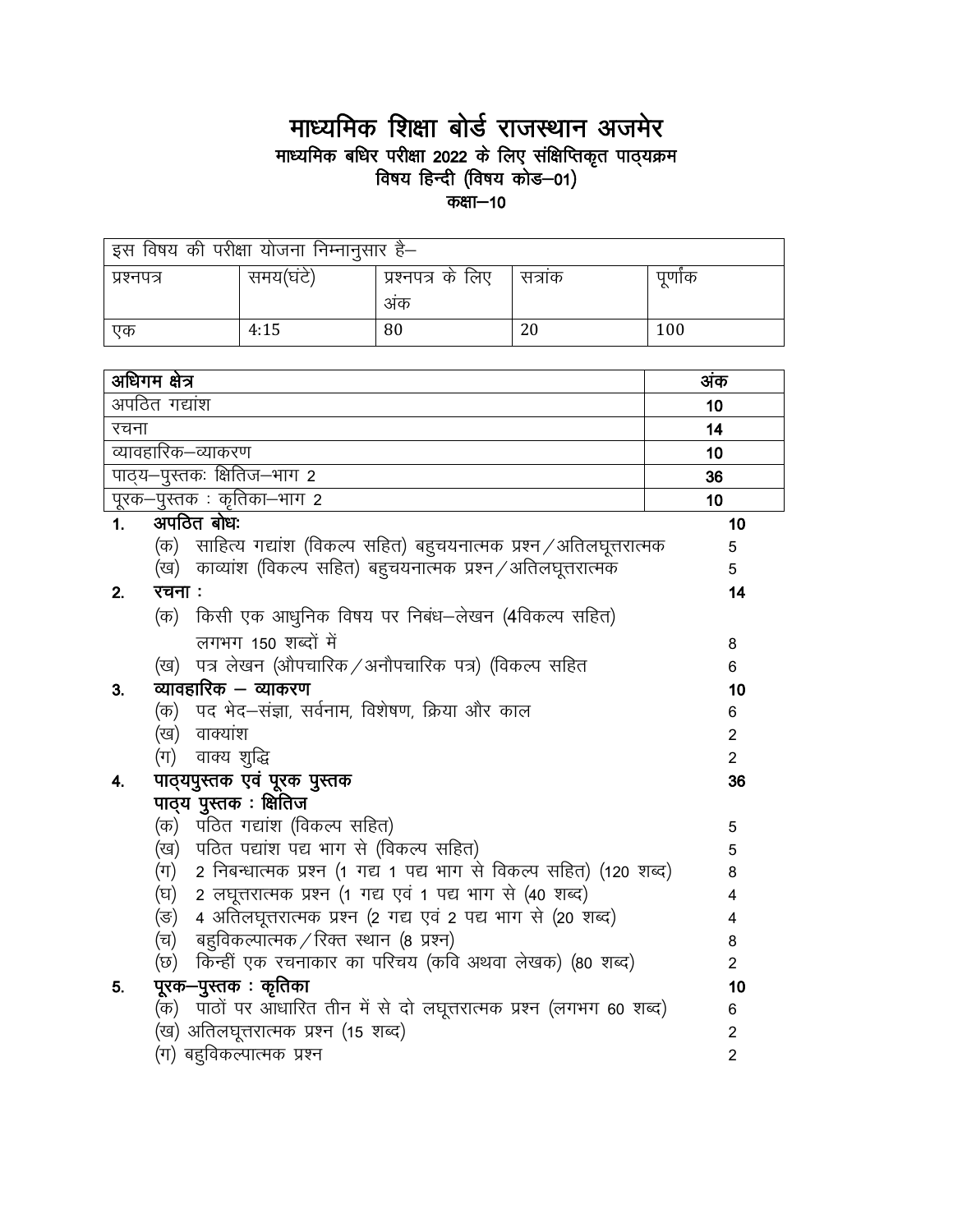|  | परीक्षा 2022 के लिए पाठयपुस्तक से सम्मिलित अध्याय ⁄ इकाई का विवरण |  |  |  |
|--|-------------------------------------------------------------------|--|--|--|

| क्र.स.                                                    | विवरण                           | पृष्ठ संख्या |  |  |  |  |
|-----------------------------------------------------------|---------------------------------|--------------|--|--|--|--|
|                                                           | क्षितिज (पाठ्यपुस्तक) पद्य खण्ड |              |  |  |  |  |
| $\mathbf{1}$                                              | सूरदास                          | 03           |  |  |  |  |
| $\overline{2}$                                            | तुलसीदास                        | 03           |  |  |  |  |
| $\overline{4}$                                            | जयशंकर प्रसाद                   | 03           |  |  |  |  |
| 5                                                         | सूर्यकांत त्रिपाठी 'निराला'     | 03           |  |  |  |  |
| 6.                                                        | नागार्जुन                       | 03           |  |  |  |  |
| 7.                                                        | गिरिजाकुमार माथुर               | 03           |  |  |  |  |
| 8.                                                        | ऋतुराज                          | 03           |  |  |  |  |
|                                                           | गद्य खण्ड                       |              |  |  |  |  |
| 10.                                                       | स्वयं प्रकाश                    | 03           |  |  |  |  |
| 11.                                                       | रामवृक्ष बेनीपुरी               | 03           |  |  |  |  |
| 12.                                                       | यशपाल                           | 03           |  |  |  |  |
| 14.                                                       | मन्नू भंडारी                    | 03           |  |  |  |  |
| 16.                                                       | यतीन्द्र मिश्रा                 | 03           |  |  |  |  |
|                                                           | कृतिका (पूरक-पुस्तक)            |              |  |  |  |  |
| 1.                                                        | माता का अँचल                    | 03           |  |  |  |  |
| 2.                                                        | जॉर्ज पंचम की नाक               | 03           |  |  |  |  |
| 3.                                                        | साना साना हाथ जोड़ि             | 04           |  |  |  |  |
|                                                           | अपठित पद्यांश                   | 05           |  |  |  |  |
|                                                           | अपठित गद्यांश                   | 05           |  |  |  |  |
|                                                           | रचना (पत्र लेखन एवं निबन्ध)     | 14           |  |  |  |  |
|                                                           | व्यवहारिक व्याकरण               | 10           |  |  |  |  |
| परीक्षा 2022 के लिए विलोपित किये गये अध्याय/इकाई का विवरण |                                 |              |  |  |  |  |
| क्र.सं.                                                   | विवरण                           | पृष्ठ संख्या |  |  |  |  |
| क्षितिज (पाठ्यपुस्तक) पद्य खण्ड                           |                                 |              |  |  |  |  |

|     | क्षितिज (पाठ्यपुस्तक) पद्य खण्ड |  |
|-----|---------------------------------|--|
| 3   | देव                             |  |
| 9.  | मंगलेश डबराल                    |  |
|     | गद्य खण्ड                       |  |
| 13. | सर्वेश्वर दयाल सक्सैना          |  |
| 15. | महावीर प्रसाद द्विवेदी          |  |
| 17. | भंदत आनन्द कोसल्याणन            |  |
|     | कृतिका (पूरक—पुस्तक)            |  |
| 4.  | एही ठैया झुलनी हैरानी हो रामा   |  |
| 5.  | मैं क्यो लिखता हूँ?             |  |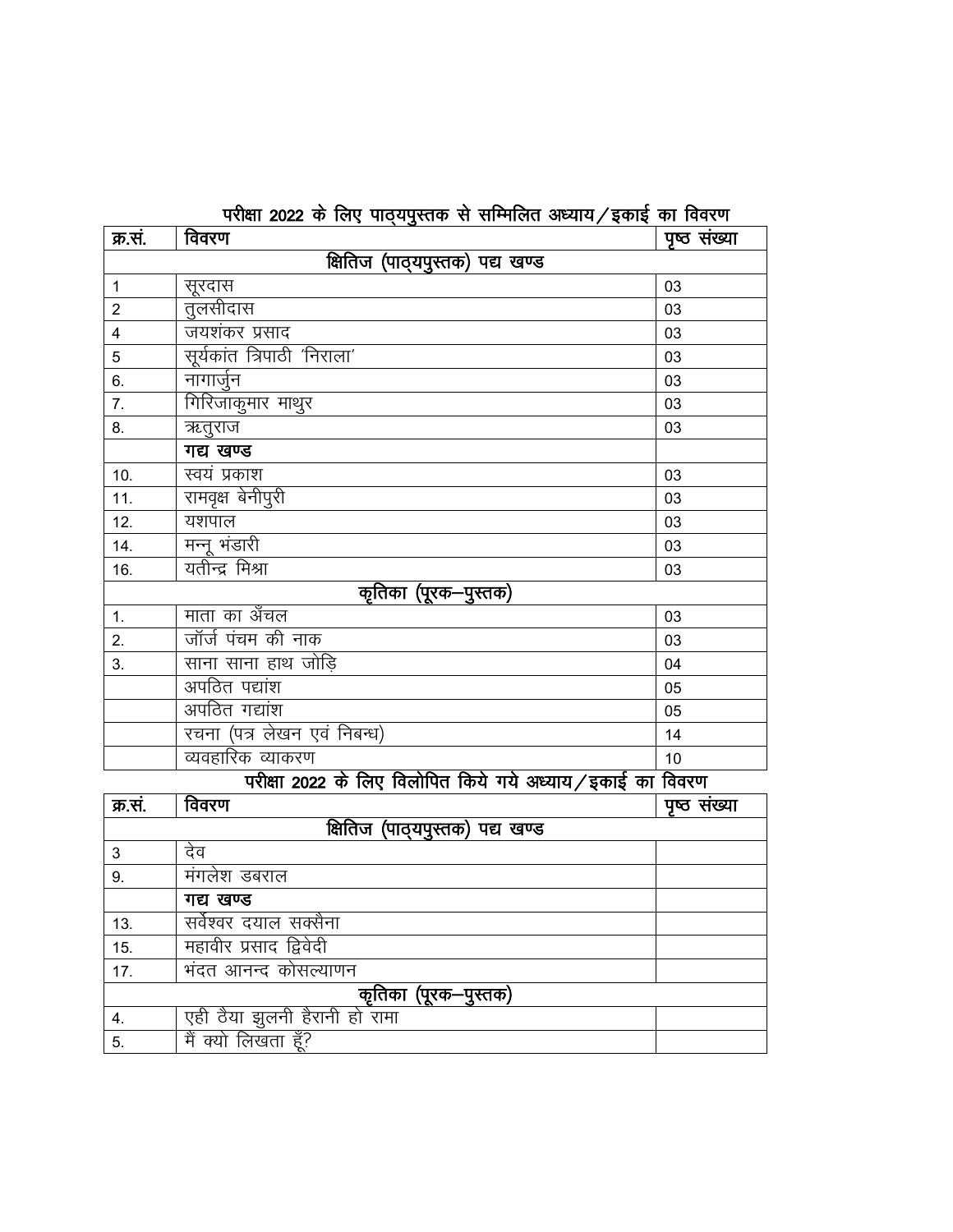#### माध्यमिक शिक्षा बोर्ड राजस्थान अजमेर माध्यमिक बधिर परीक्षा 2022 के लिए संक्षिप्तिकृत पाठ्यक्रम विषय सामाजिक विज्ञान (विषय कोड–08)

कक्षा-10

| इस विषय की परीक्षा योजना निम्नानुसार है— |           |                   |        |      |
|------------------------------------------|-----------|-------------------|--------|------|
| प्रश्नपत्र                               | समय(घंटे) | प्रश्नपत्र के लिए | सत्राक | पणोक |
|                                          |           | अक                |        |      |
| एकपत्र                                   | 4:15      | 80                | 20     | 100  |

| No. | <b>Units</b>                                                  | Marks |
|-----|---------------------------------------------------------------|-------|
|     | भारत और समकालीन विश्व -II India and the Contemporary World-II | 20    |
|     | समकालीन भारत–2 Contemporary India-II                          | 20    |
|     | लोकतांत्रिक राजनीत–2 Democratic Politics-II                   | 20    |
| 1V  | आर्थिक विकास की समझा Understanding Economic Development       | 20    |
|     | Total                                                         | 80    |

#### परीक्षा 2022 के लिए पाठ्यपुस्तक से सम्मिलित अध्याय / इकाई का विवरण पुस्तक – भारत और समकालीन विश्व–।। (इतिहास)

- खण्ड-1. घटनाएँ और प्रक्रियाए अध्याय- 1. यूरोप में राष्ट्रवाद का उदय अध्याय-2. भारत में राष्ट्रवाद
- भाग--2 जीविका अर्थव्यवस्था एवं समाज- निग्नलिखित में से कोर्ड एक विषय अध्याय–3. भूमण्डलीकृत विश्व का बनना
- पुस्तक समकालीन भारत-II (भूगोल)
	- अध्याय-1. संसाधन और विकास
		- अध्याय-2. वन और वन्य जीव संसाधन
		- अध्याय-3. जल संसाधन
		- अध्याय–4. कृषि
		- अध्याय–5 खनिज और ऊर्जा संसाधन
- पुस्तक लोकतांत्रिक राजनीति II (राजनीति विज्ञान)
	- अध्याय–1. सत्ता की साझेदारी
	- अध्याय–2. संघवाद
	- अध्याय—3. लोकतंत्र और विविधता
	- अध्याय-4. जाति, धर्म और लैंगिक मसले
	- अध्याय–5 जन–संघर्ष और आंदोलन
- पुस्तक आर्थिक विकास की समझा– II (अर्थशास्त्र)
	- अध्याय–1. विकास
	- अध्याय–2. भारतीय अर्थव्यवस्था के क्षेत्रक
	- अध्याय-3. मुद्रा और साख
	- अध्याय—4. वैश्वीकरण और भारतीय अर्थव्यवस्था

#### परीक्षा 2022 के लिए विलोपित किये गये अध्याय/इकाई का विवरण

पुस्तक – भारत और समकालीन विश्व–।।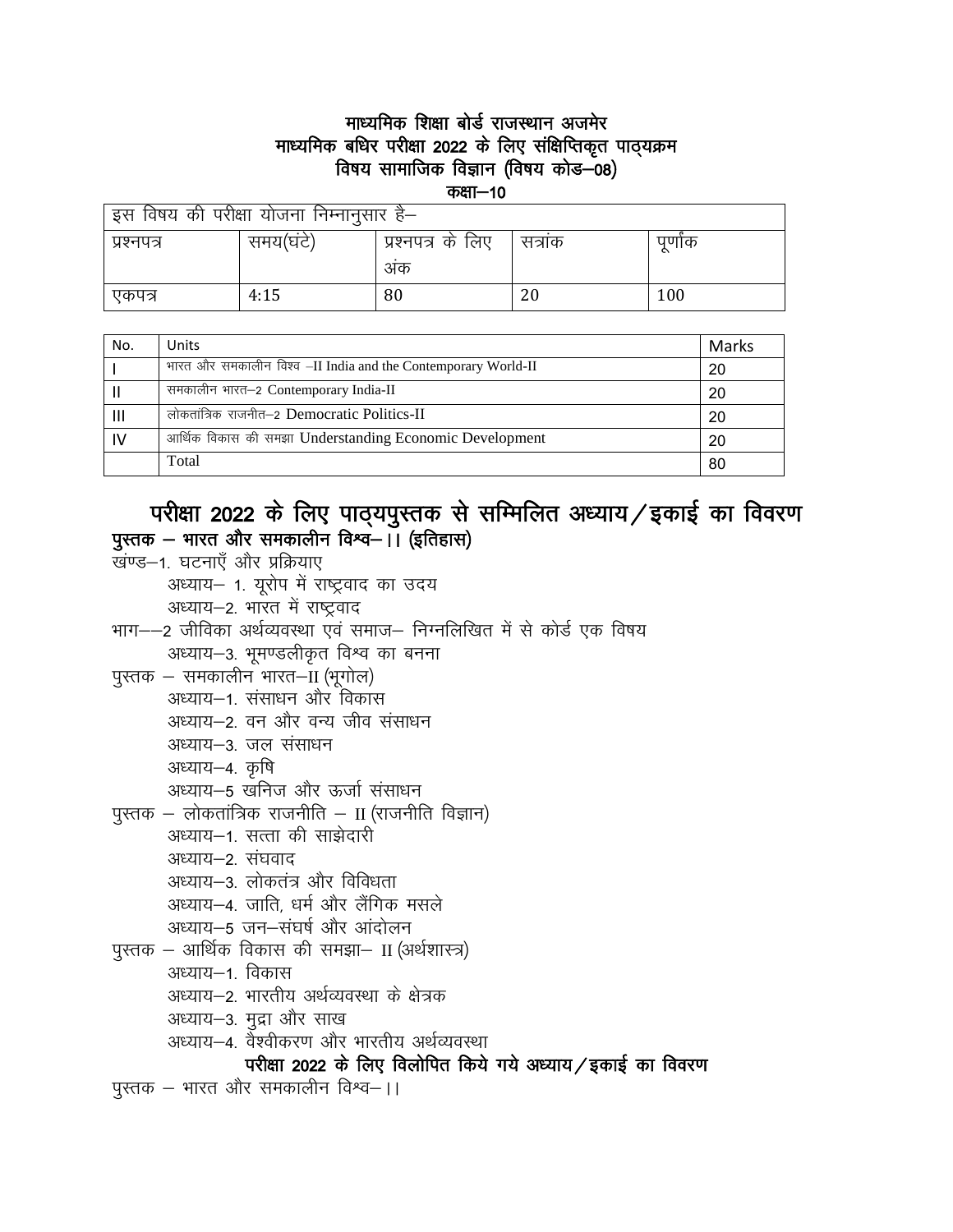| भाग–2 जीविका अर्थव्यवस्था एवं समाज                  |
|-----------------------------------------------------|
| अध्याय-4. औद्योगिकरण का युग                         |
| भाग- 3 रोजाना की जिंदगी, संस्कृति और राजनीति        |
| अध्याय-5 मुद्रण संस्कृति और आधुनिक दुनिया           |
| पुस्तक – समकालीन भारत–II (भूगोल)                    |
| अध्याय-6. विनिर्माण उद्योग                          |
| अध्याय–7. राष्ट्रीय अर्थव्यवस्था की जीवन रेखाएँ     |
| पुस्तक – लोकतांत्रिक राजनीति – II (राजनीति विज्ञान) |
| अध्याय—6. राजनीतिक दल                               |
| अध्याय-7. लोकतंत्र के परिणाम                        |
| अध्याय-8. लोकतंत्र की चुनौतियां                     |
| पुस्तक – आर्थिक विकास की समझा– II (अर्थशास्त्र)     |
| अध्याय–5 उपभोक्ता अधिकार                            |

### माध्यमिक शिक्षा बोर्ड राजस्थान अजमेर माध्यमिक बधिर परीक्षा 2022 के लिए संक्षिप्तिकृत पाठ्यक्रम<br>विषय : विज्ञान (विषय कोड—07) कक्षा $-10$

| । इस विषय की परीक्षा योजना निम्नानुसार है– |           |                   |        |       |
|--------------------------------------------|-----------|-------------------|--------|-------|
| प्रश्नपत्र                                 | समय(घंटे) | प्रश्नपत्र के लिए | सत्राक | पुणोक |
|                                            |           | अक                |        |       |
| एकपत्र                                     | 4:15      | 80                | 20     | 100   |

परीक्षा 2022 के लिए पाठयपुस्तक से सम्मिलित अध्याय / इकाई का विवरण

| इकाइ         | Chapter | <b>Chapter Name</b>                                                                  | <b>Marks</b> | <b>Unit wise</b><br>marks |
|--------------|---------|--------------------------------------------------------------------------------------|--------------|---------------------------|
|              | 1       | रासायनिक अभिक्रियाएँ एवं समीकरण Chemical reactions and<br>equations                  | 8            | 24                        |
|              | 2       | अम्ल, क्षारक एवं लवण Acids, bases and salts                                          | 9            |                           |
|              | 3       | धातु और अधातु Metals and nonmetals                                                   | 7            |                           |
| $\mathbf{H}$ | 6       | जैव प्रक्रम Life processes                                                           | 9            | 24                        |
|              | 7       | नियंत्रण एवं समन्वय Control and co-ordination                                        | 8            |                           |
|              | 9       | आनुवंशिकता एवं जैव विकास Heredity and evolution                                      | 7            |                           |
| Ш            | 10      | प्रकाश परावर्तन तथा अपवर्तन Reflection and Refraction of light                       | 9            | 9                         |
| IV           | 12      | विद्युत Electricity                                                                  | 8            | 23                        |
|              | 14      | ऊर्जा के स्रोत Source of energy                                                      | 6            |                           |
|              | 15      | हमारा पर्यावरण Our environment                                                       | 5            |                           |
|              | 16      | प्राकृतिक संसाधनों का संपोषित प्रबंधन Sustainable management<br>of natural resources | 4            |                           |

### परीक्षा 2022 के लिए पाठ्यपुस्तक से सम्मिलित अध्याय / इकाई का विवरण

| 5 Ind | Chapter | <b>Chapter Name</b>                                    |
|-------|---------|--------------------------------------------------------|
|       |         | यौगिक (<br>एव उसके<br>Carbon and its compounds<br>काबन |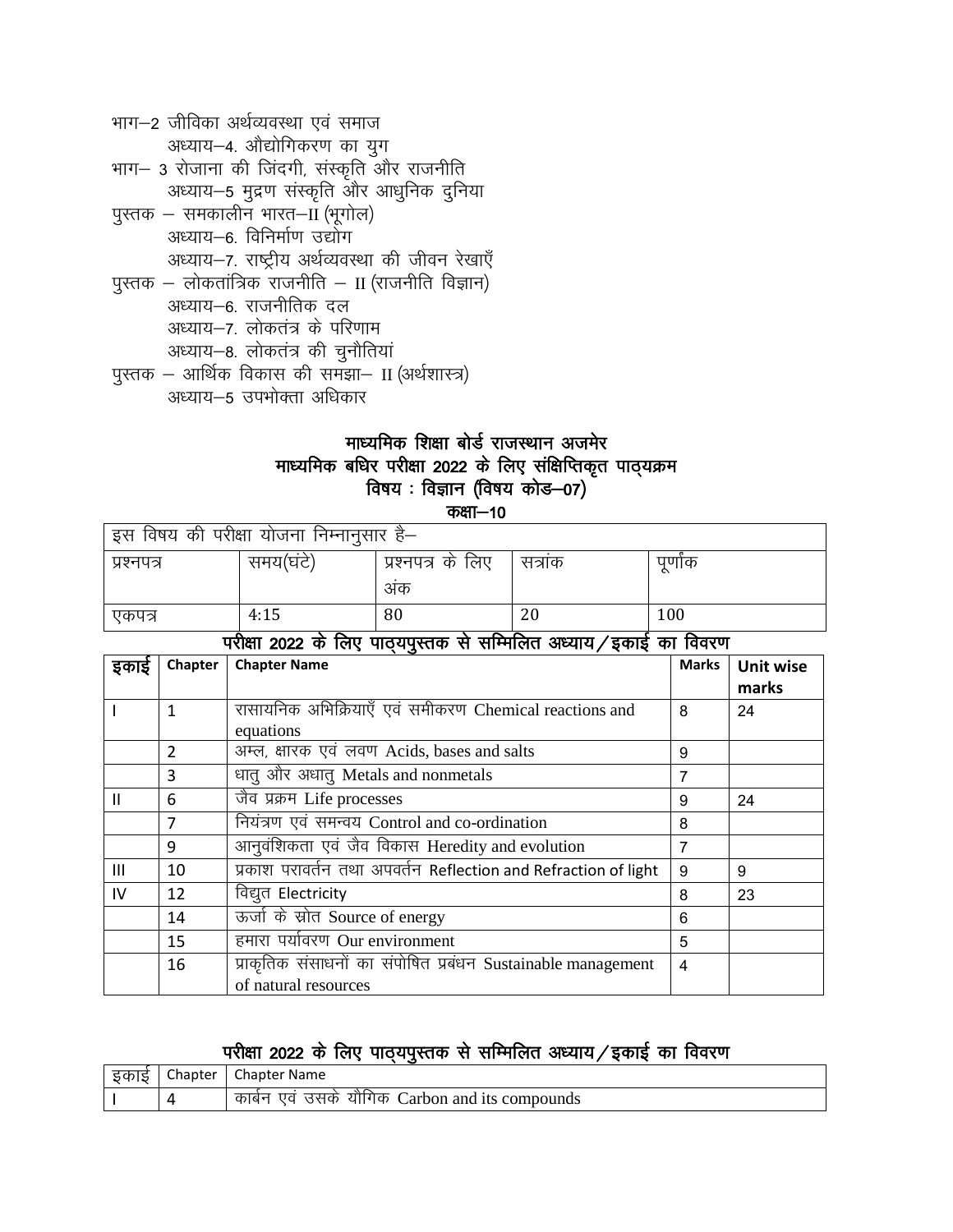|                |    | तत्वों का आवर्त वर्गीकरण Periodic classification of elements          |
|----------------|----|-----------------------------------------------------------------------|
|                |    | । जीवों में प्रजनन Reproduction in organisms                          |
| $\mathbf{III}$ | 11 | मानव नेत्र तथा रंग बिरंगा संसार The human eye and the colourful world |
|                | 13 | विद्युत धारा का चुंबकीय प्रभाव Magnetic effects of current            |

नोटः पाठ्यक्रम की विस्तृत जानकारी के लिए पूर्व अपलोड़ किया हुआ पाठ्यक्रम का भी अवलोकन करें।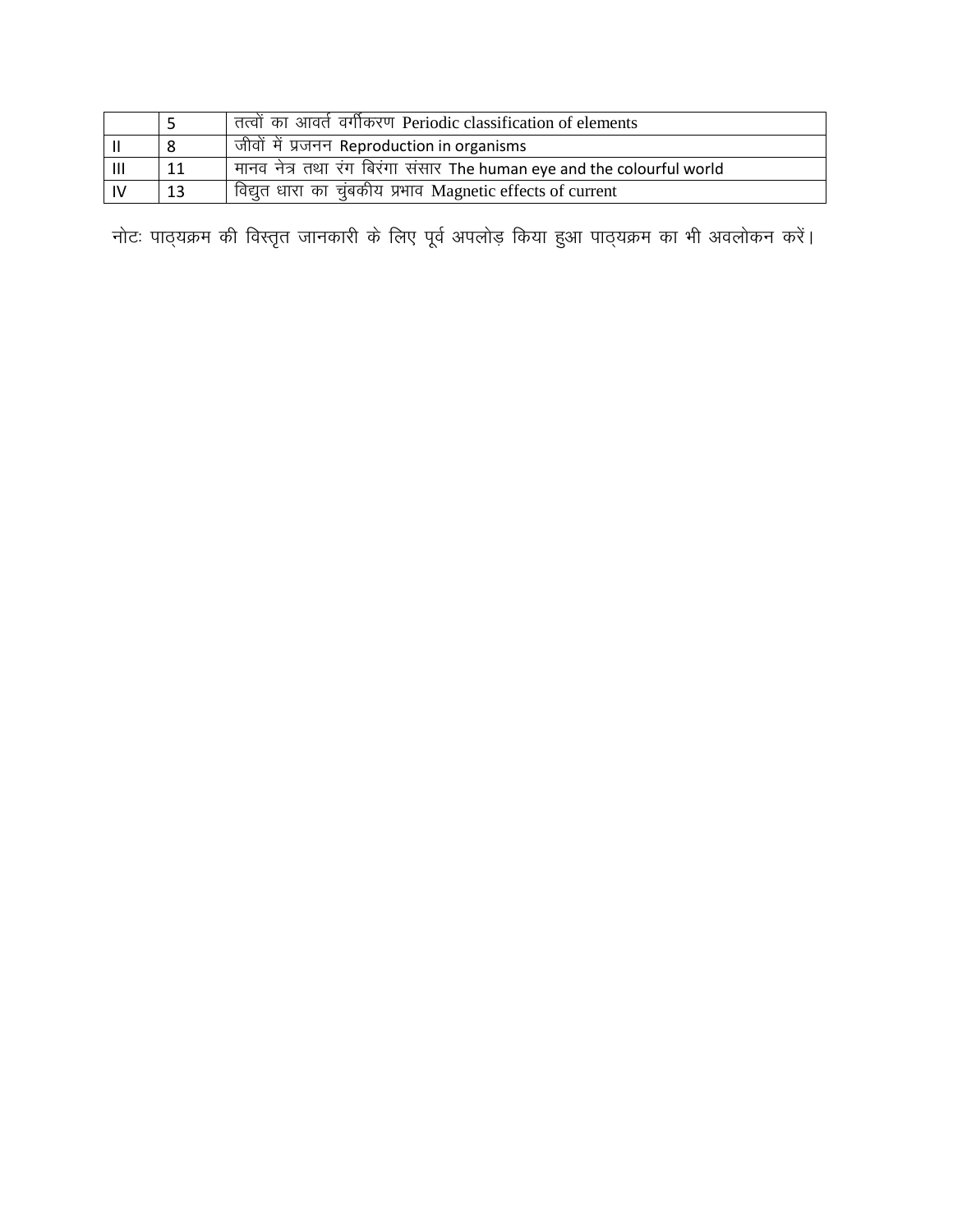## माध्यमिक शिक्षा बोर्ड राजस्थान अजमेर

माध्यमिक बधिर परीक्षा 2022 के लिए संक्षिप्तिकृत पाठ्यक्रम<br>विषय : गणित (विषय कोड—09)

कक्षा $-10$ 

| इस विषय की परीक्षा योजना निम्नानुसार है— |           |                   |        |         |  |
|------------------------------------------|-----------|-------------------|--------|---------|--|
| प्रश्नपत्र                               | समय(घंटे) | प्रश्नपत्र के लिए | सत्राक | पूर्णाक |  |
|                                          |           | अक                |        |         |  |
| एकपत्र                                   | 4:15      | 80                | 20     | 100     |  |

| <b>UNITS</b>   | <b>UNIT NAME</b>                                 | <b>Marks</b> |
|----------------|--------------------------------------------------|--------------|
|                | वास्तविक संख्याए NUMBER SYSTEMS                  | 3            |
| Ш              | बीजगणित ALGEBRA                                  | 16           |
| $\mathbf{III}$ | ज्यामिति GEOMETRY                                | 16           |
| IV             | निर्देशांक ज्यामिति COORDINATE GEOMETRY          | 08           |
| v              | त्रिकोणमिति тrigonometry                         | 12           |
| VI             | क्षेत्रमिति MENSURATION                          | 10           |
| VII            | एव प्रायिकता statistics & PROBABILTY<br>साख्यिकी | 15           |
| Total          |                                                  | 80           |

|               |                | पराक्षा 2022 के लिए पाठ्यपुस्तक से साम्मालत अध्याय ⁄ इकाइ का विवरण |              |
|---------------|----------------|--------------------------------------------------------------------|--------------|
| इकाई          | Chapter        | <b>Chapter Name</b>                                                | <b>Marks</b> |
|               | $\mathbf{1}$   | वास्तविक संख्याएँ                                                  | 3            |
| $\mathsf{II}$ |                | बीज गणित                                                           |              |
|               | $\overline{2}$ | बहुपद                                                              | 6            |
|               | 5              | सामान्तर श्रेणियां                                                 | 10           |
| Ш             |                | ज्यामिति                                                           |              |
|               | 6              | त्रिभुज                                                            | 4            |
|               | 11             | रचनाएँ                                                             | 12           |
| IV            |                | निर्देशांक ज्यामिति                                                |              |
|               | $\overline{7}$ | निर्देशांक ज्यामिति                                                | 8            |
| $\vee$        |                | त्रिकोणमिति का परिचय                                               |              |
|               | 8              | त्रिकोणमिति का परिचय                                               | 12           |
|               | 9              | त्रिकोणमिति के कुछ अनुप्रयोग                                       | 10           |
| VII           |                | साख्यिकी एवं प्रायिकता                                             |              |
|               | 14             | सांख्यिकी                                                          | 9            |
|               | 15             | प्रायिकता                                                          | 6            |
|               |                | योग                                                                | 80           |
|               |                | परीक्षा 2022 के लिए पाठ्यपुस्तक से विलोपित अध्याय/इकाई का विवरण    |              |
| इकाई          | Chapter        | <b>Chapter Name</b>                                                |              |
|               | 3              | दो चर वाले रैखिक समीकरण युग्म                                      |              |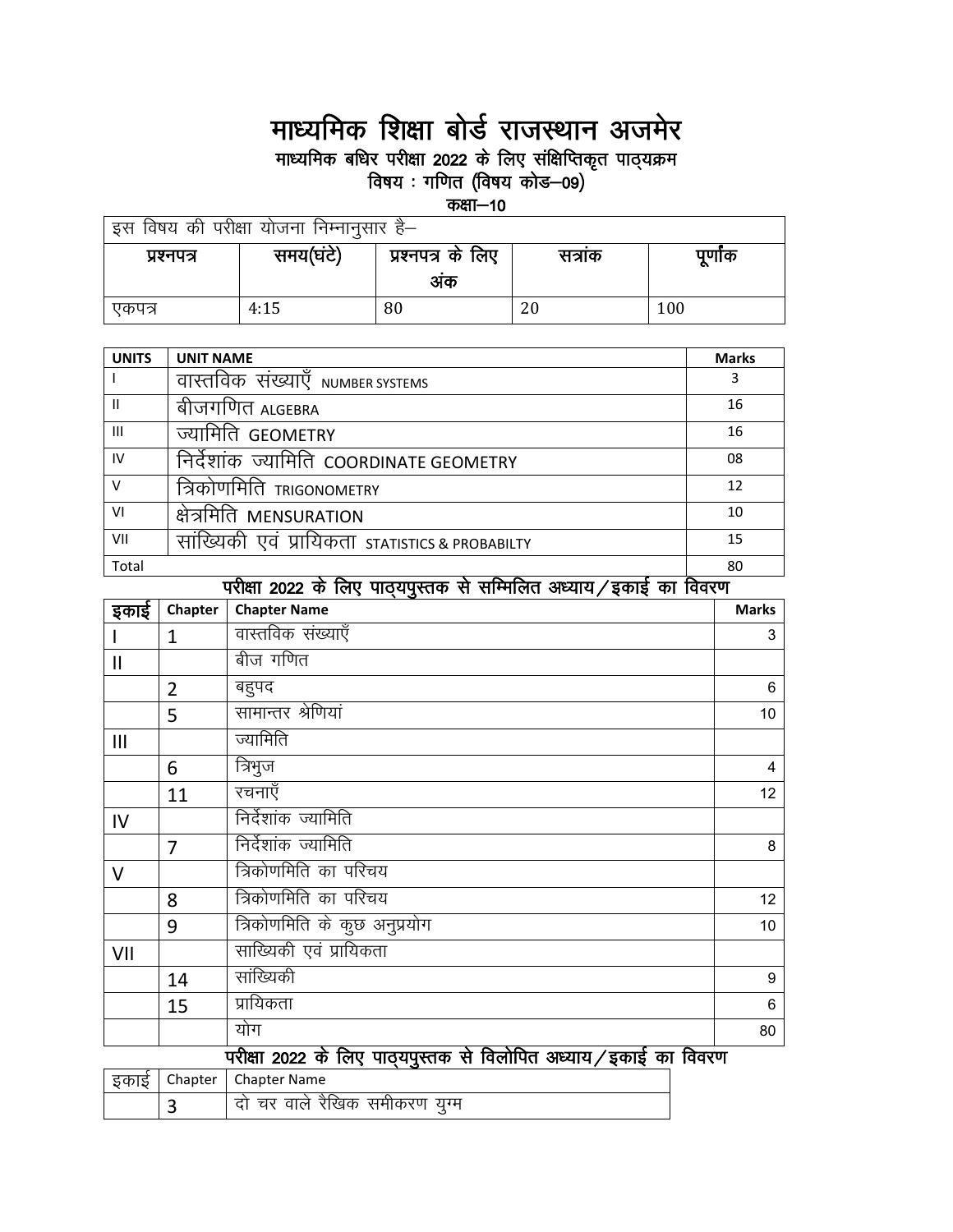|  | द्विघात समीकरण               |
|--|------------------------------|
|  | वत                           |
|  | वृत्तों से संबंधित क्षेत्रफल |
|  | पृष्ठीय क्षेत्रफल और आयतन    |

नोटः पाठ्यक्रम की विस्तृत जानकारी के लिए पूर्व अपलोड़ किया हुआ पाठ्यक्रम का भी अवलोकन करें।

#### माध्यमिक शिक्षा बोर्ड राजस्थान अजमेर माध्यमिक बधिर परीक्षा 2022 के लिए संक्षिप्तिकृत पाठ्यक्रम विषय सूचना प्रौद्योगिकी (IT/ITes) $\,$ कक्षा $-10$

| इस विषय की परीक्षा योजना निम्नानुसार है— |           |                   |        |     |       |
|------------------------------------------|-----------|-------------------|--------|-----|-------|
| प्रश्नपत्र                               | समय(घंटे) | प्रश्नपत्र के लिए | सत्राक | योग | पुणोक |
|                                          |           | अंक               |        |     |       |
| सैद्धान्तिक                              | 2:30      | 30                | 20     | 50  | 100   |
| प्रायोगिक                                | 6:00      | 50                |        | 50  |       |

|  | परीक्षा 2022 के लिए पाठ्यपुस्तक से सम्मिलित अध्ययन ⁄ इकाई का विरण |  |  |
|--|-------------------------------------------------------------------|--|--|
|  |                                                                   |  |  |

| Part-A<br>Employability skills<br>• Communication skills<br>• Self management skills<br>• Basic ICT skills<br>• Entrepreneurial skills<br>$\bullet$ Green skills | ం<br>14 | <b>Part-B</b><br>2.<br>Word processing<br>3.<br>Spreadsheet<br><b>Database Application</b><br>4.<br>(Presentation) | 8<br>8<br>Removed |
|------------------------------------------------------------------------------------------------------------------------------------------------------------------|---------|--------------------------------------------------------------------------------------------------------------------|-------------------|
|                                                                                                                                                                  |         | <b>Total Marks</b>                                                                                                 | 30                |
|                                                                                                                                                                  |         | परीक्षा 2022 के लिए हटाया गया भाग                                                                                  |                   |
| Part-B<br>Database Application<br>4.<br>(Presentation)                                                                                                           |         |                                                                                                                    |                   |